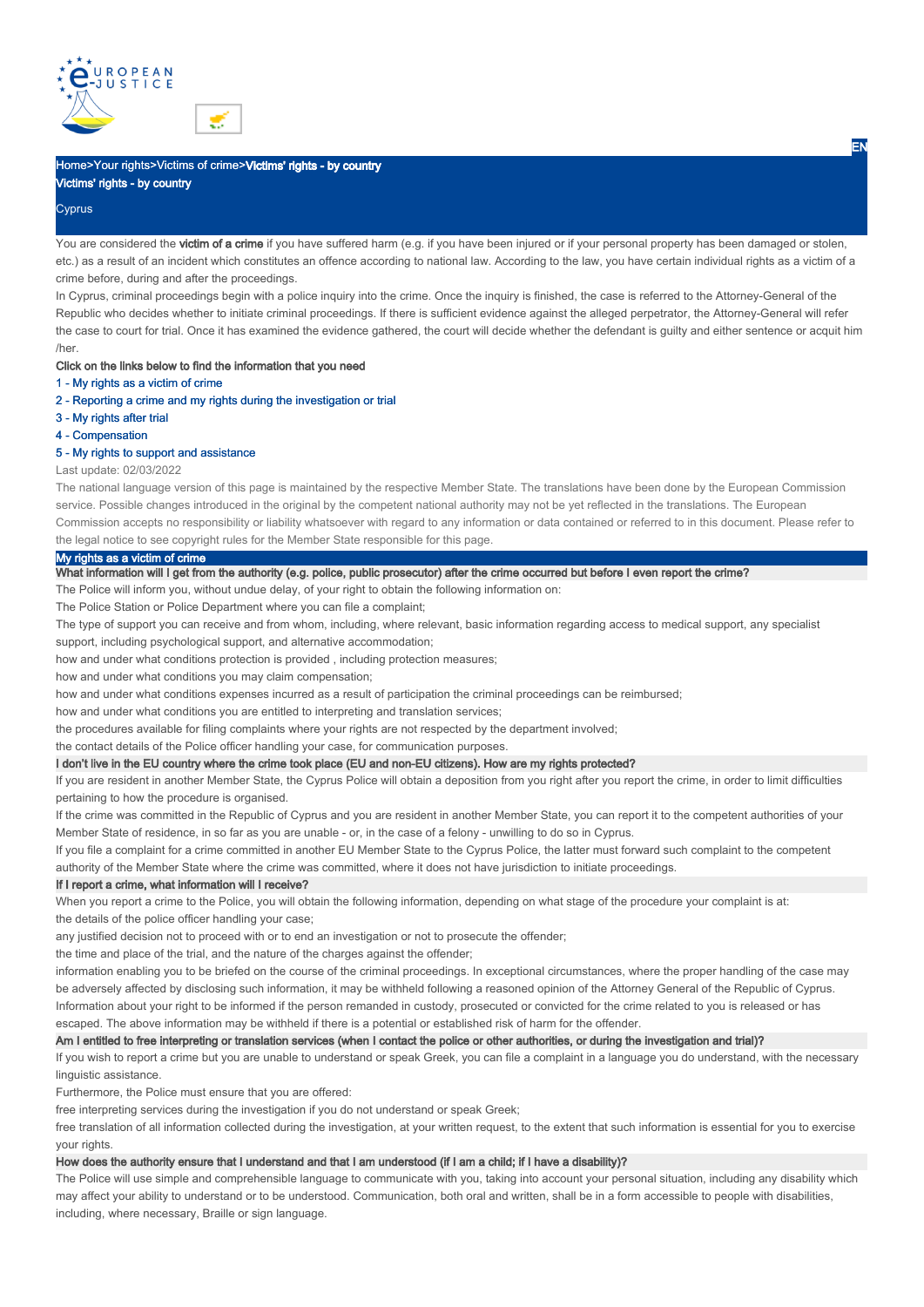If you are a minor under the age of 18, you will be evaluated based on your age, maturity level, views, needs and concerns, to ensure that you can understand and be understood. Your parent, guardian or other legal representative will be informed of any rights that may concern you.

Moreover, if you are a minor, information will be supplied to you by the Social Welfare Services (through an interpreter, where necessary) in a language which you understand and with due regard to your age and maturity level. If you are a person with a disability, you will receive information in a way you can understand (e.g. in sign language). At your first contact with the Police, you may be accompanied by a person of your choice, save where this is detrimental to your interests or to the course of the proceedings. If you are a person with disabilities, you may be accompanied by a person of your choice throughout the investigation of the case.

#### Victim support services

The following organisations provide victim support services:

Medical Services,

Social Welfare Services,

Mental Health Services,

Educational Psychology Service at the Ministry of Education and Culture,

Non-Governmental Organisations

The Social Welfare Services of the Ministry of Employment, Welfare and Social Security offer support to vulnerable groups, including victims of crime, by: supporting the family, with a view to enabling its members to fulfil their roles and responsibilities effectively; resolve family disputes that threaten family unity; protect the safety and welfare of children; prevent delinquent behaviours and domestic violence and encourage the rehabilitation of persons involved in antisocial behaviour and delinquency;

supporting vulnerable groups;

helping local communities identify and handle the specific needs of vulnerable groups;

putting victims in contact with other competent authorities and NGOs that are able to provide additional services and support.

### Will the police automatically refer me to victim support?

The Police will refer you to governmental or other support and assistance services, if this is considered necessary, and will inform you about the existing services mentioned above:

# How is my privacy protected?

Police officers must comply with the requirements of the Constitution, the applicable legislation and the Police Code of Conduct, which ensure that your privacy and family life will be respected and your personal data adequately protected.

According to the law, your name and the contents of your deposition may under no circumstances be publicised or howsoever disclosed.

Data processing is governed by special legislation, which ensures the protection of your personal data.

# Do I have to report a crime before I can access victim support?

Yes. After you file a complaint with the Police, the Social Welfare Services will ensure that you are offered free support services, according to your needs, including services from NGOs capable of offering special support.

#### Personal protection if I'm in danger

The Police will take all steps necessary to protect your safety, especially where special protection needs are established. Thus, depending on the nature /circumstances of the criminal offence, your personal situation and any special protection needs, specific protection measures may be applied in various phases of the criminal proceedings, as follows:

#### (1) Victim integration in witness protection schemes, subject to supervision and control by the Attorney General

By decision of the Attorney General, you may be integrated in a witness protection scheme, involving Police measures to protect your personal safety as well as the safety of your family, where necessary.

#### (2) Victim protection during criminal investigation:

During the criminal investigation:

You will be interviewed by the Police without undue delay right after you file a complaint;

The number of interviews is kept to a minimum and interviews are only conducted where this is imperative for the purposes of the criminal investigation; You may be accompanied by your legal representative or a person of your choice, unless a reasoned decision has been made to the contrary in relation to either or both persons;

Medical examinations are kept to a minimum and are carried out only where this is imperative for the purposes of the criminal proceedings.

#### (3) Right to protection of victims with specific protection needs during criminal proceedings:

If you are identified as a victim with specific protection needs, the following options are available to you:

All interviews are carried out on premises designed or adapted for that purpose;

All interviews are carried out by professionals adequately trained for that purpose;

All interviews are carried out by the same person, save where this contravenes the effective administration of justice, and

If you are a victim of sexual violence, gender-based violence or violence in close relationships, your interviews shall be conducted by a person of the same sex as you, if you so wish, provided that the course of the investigation is not prejudiced.

In particular:

#### If you are a victim of domestic violence:

no disclosure of the personal information in your deposition shall be allowed;

you may be referred to a shelter operated by the Association for the Prevention and Handling of Violence in the Family;

the court may order the defendant's detention until the case is referred to court, or his/her release, on the condition that he/she will not visit or harass any members of his/her family in any way.

# If you are an underage victim of sexual abuse:

your personal information shall not be disclosed in your deposition;

The Social Welfare Services of the Ministry of Employment, Welfare and Social Security will take all steps necessary to protect your safety, if your interests conflict with those of your parents.

# If you are a victim of human trafficking and exploitation:

no disclosure of the personal information in your deposition shall be allowed;

Your case must be reported to the Social Welfare Services by any government official who is aware of your situation - the Social Welfare Services must inform you of your rights;

You are entitled to protection without discrimination, irrespective of your legal status or any cooperation you may have with the Police.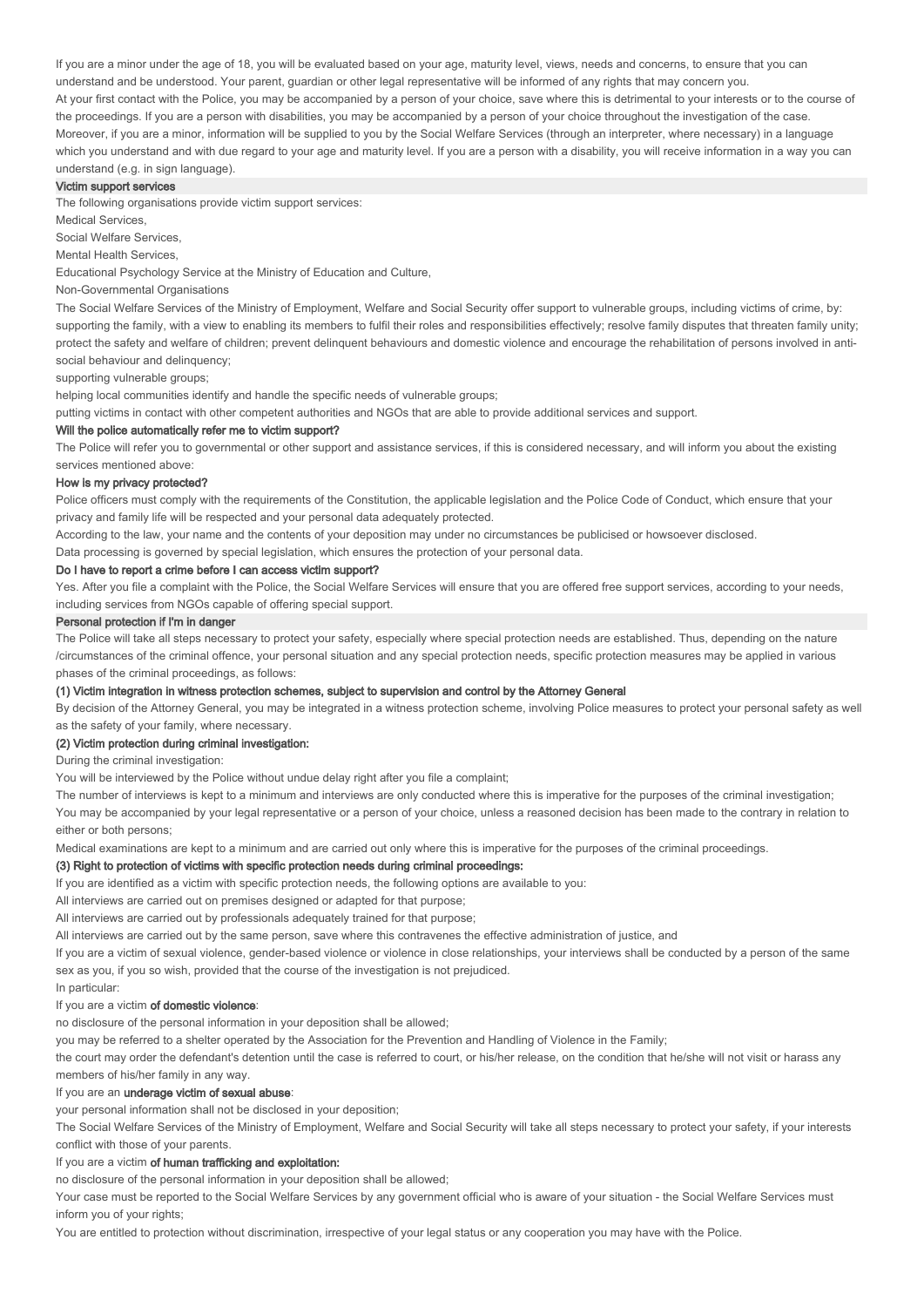## Who can offer me protection?

The Police are primarily responsible for offering you protection. If necessary, the Police will cooperate with other competent bodies of the public or private sector to ensure that you are effectively protected.

#### Will someone assess my case to see if I am at risk of further harm by the offender?

The Police will assess your case in order to:

(a) identify any specific protection needs, and

(b) determine whether and to what extent you would benefit from special measures in the course of the criminal proceedings due to your particular

vulnerability to secondary and repeat victimisation, intimidation and retaliation.

An individual assessment shall be carried out with your close involvement and shall take into account your wishes, including your wish not to benefit from special measures.

## Will someone assess my case to see if I am at risk of further harm by the criminal justice system (during investigation and trial)?

Individual assessment includes an assessment of your exposure to the risk of secondary and repeat victimisation, so as to exclude all possibility of you sustaining secondary and/or repeat victimisation by the bodies of criminal justice.

#### What protection is available for very vulnerable victims?

Very vulnerable victims are offered the following types of protection:

#### (1) Victim integration in witness protection schemes, subject to supervision and control by the Attorney General.

By decision of the Attorney General, you may be integrated in a witness protection scheme, involving Police measures to protect your personal safety as well as the safety of your family, where necessary.

## (2) Victim protection during criminal investigation:

During the criminal investigation:

You will be interviewed by the Police without undue delay right after you file a complaint;

the number of interviews is kept to a minimum and are only conducted where this is imperative for the purposes of the criminal investigation;

you may be accompanied by your legal representative or a person of your choice, unless a reasoned decision has been made to the contrary in relation to either or both persons;

the required medical examinations are kept to a minimum and are carried out only where this is imperative for the purposes of the criminal proceedings.

#### (3) Protection of victims with specific protection needs during criminal proceedings:

If you are identified as a victim with specific protection needs, the following are available to you:

all interviews carried out on premises designed or adapted for that purpose;

all interviews carried out by professionals adequately trained for that purpose;

all interviews carried out by the same person, save where this contravenes the effective administration of justice; , and

if you are a victim of sexual violence, gender-based violence or violence in close relationships, interviews shall be conducted by a person of the same sex as you, if you so wish, provided that the course of the investigation is not prejudiced.

#### I am a minor – do I have special rights?

If you are a minor, your best interests are protected, which are assessed on a case-by-case basis taking into consideration your age, maturity level, views, needs and concerns.

As a minor you have some additional rights:

throughout the proceedings, you can be accompanied by your parents or by an officer of the Social Welfare Services, if you are in the care of the Social Welfare Services.

if you are a victim of domestic violence, a complaint may be filed on your behalf by the Social Services Director of the Social Welfare Services, and all measures necessary for your safety can be applied.

if you are a victim of sexual abuse, a complaint may be filed on your behalf by any government official and all measures necessary for your safety can be applied.

if you are unaccompanied, you will be placed in the care of the Director of Social Welfare Services and will have access to your rights, e.g. your right to education, health services etc. as well as your right to family reunification.

Right to Privacy.-The Police will take all lawful measures necessary to prevent public dissemination of any information that could lead to your identification. Specific protection needs. The Police:

must ensure that investigation and criminal prosecution proceedings are conducted irrespective of whether you or your representative has made a formal complaint, and that the criminal proceedings can be continued even if your withdraw your deposition;

continue prosecution even after you reach majority;

may record your interviews, as part of the investigation.

During interviews, you may be accompanied by your legal representative or by an adult of your choice, unless a reasoned decision has been made to the contrary with respect to that person.

Interviews will be carried out:

without unjustified delay, from the moment the incidents are reported to the Police:

where necessary, on premises specifically designed or adapted for that purpose;

where necessary, by or through a professional who is properly trained for that purpose;

only to the extent necessary for the purposes of the criminal investigation/proceedings whereas the number of interviews will be kept to a minimum;

in case of sexual abuse, interviews will be carried out by trained professionals who are the same sex as the child.

# My family member died because of the crime – what are my rights?

You may seek support from the following victim support services:

State Medical Services,

Mental Health Services,

Social Welfare Services,

Educational Psychology Services (in the case of a minor);

The Association for the Prevention and Handling of Violence in the Family - operates a special hotline (1440) (for victims of domestic violence);

NGOs engaged in victim support activities.

The law allows you to file a claim for damages against the offender. You may also address the Social Welfare Services to obtain information about your right to claim damages.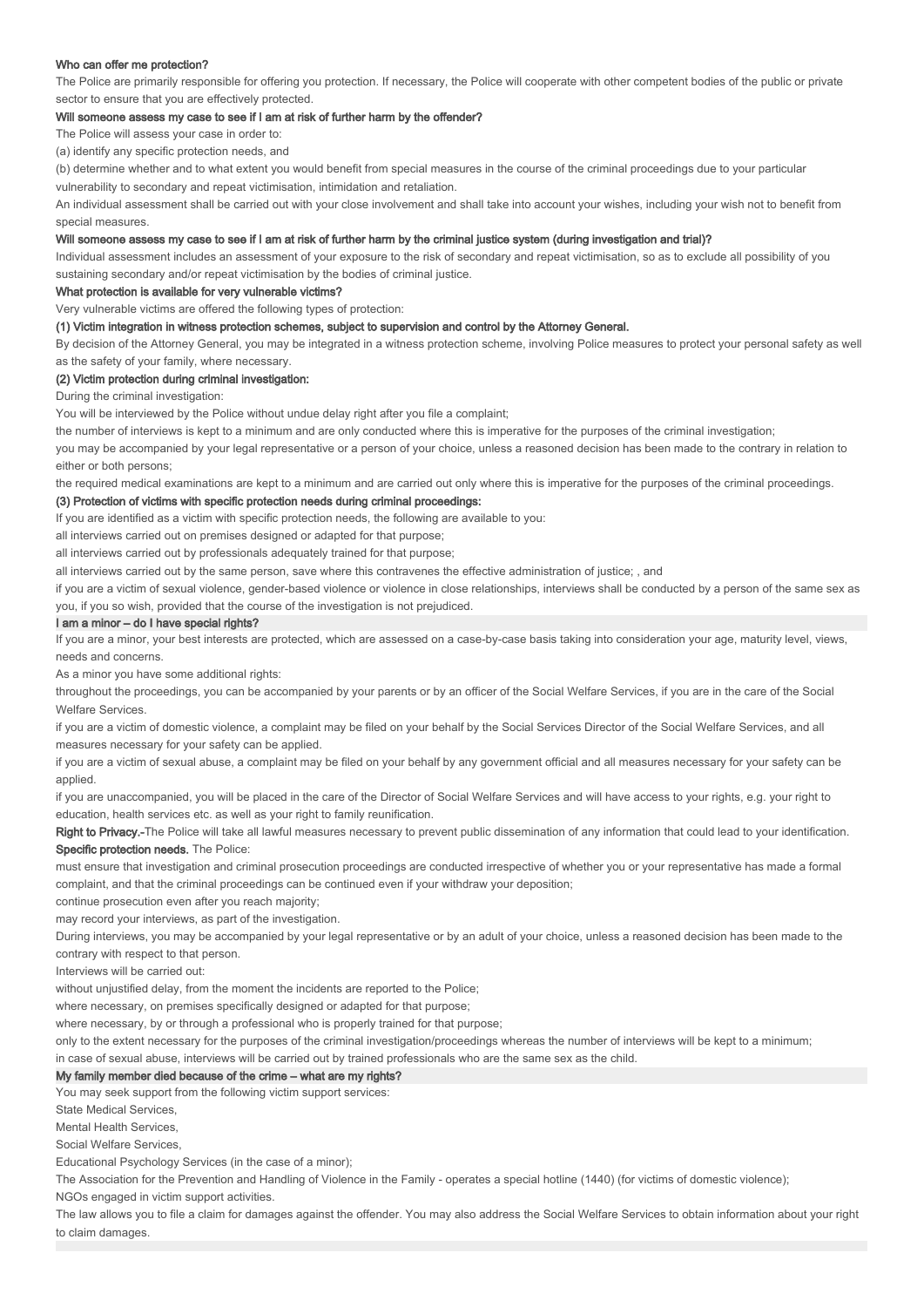#### My family member died because of the crime – what are my rights?

You may seek support from the following victim support services:

State Medical Services,

Mental Health Services,

Social Welfare Services,

Educational Psychology Services (in the case of a minor);

The Association for the Prevention and Handling of Violence in the Family - operates a special hotline (1440) (for victims of domestic violence);

NGOs engaged in victim support activities.

The law allows you to file a claim for damages against the offender. You may also address the Social Welfare Services to obtain information about your right to claim damages.

#### My family member was a victim of crime – what are my rights?

You may seek support from the following victim support services:

State Medical Services,

Mental Health Services,

Social Welfare Services,

Educational Psychology Services (in the case of a minor);

The Association for the Prevention and Handling of Violence in the Family - operates a special hotline (1440) (for victims of domestic violence);

NGOs engaged in victim support activities.

# Can I access mediation services? What are the conditions? Will I be safe during mediation?

In Cyprus there is no legislative framework governing mediation services.

#### Where can I find the legislation governing my rights?

The legislation governing your rights is

The 2000-2015 Domestic Violence Act (Prevention and Victim Protection) .

The 2014 Act on Prevention and Control of Sexual Abuse, Child Sexual Abuse and Child Pornography.

You can access the legislation governing your rights through the L<sup>er</sup> Cyprus Bar Association website.

Last update: 02/03/2022

The national language version of this page is maintained by the respective Member State. The translations have been done by the European Commission service. Possible changes introduced in the original by the competent national authority may not be yet reflected in the translations. The European Commission accepts no responsibility or liability whatsoever with regard to any information or data contained or referred to in this document. Please refer to the legal notice to see copyright rules for the Member State responsible for this page.

Reporting a crime and my rights during the investigation or trial

# How do I report a crime?

You may file your complaint at any Police Station. The Police will investigate your case as soon as you file a formal complaint and provide a written deposition.

#### How do I find out what's happening with the case?

You can obtain information on the progress of your case from the Police officer (investigator) who is assigned your case. Once your case has been referred to court, you may obtain information about the course of the proceedings from the Legal Division officer who is handling your case in court.

#### Am I entitled to legal aid (during the investigation or trial)? Under what conditions?

You can obtain free legal aid for proceedings included in the Law on the Supply of Free Legal Aid, in the context of proceedings relating to particular types of human rights violations.

"Proceedings relating to particular types of human rights violations" means any:

Civil proceedings pending before a court of law, at any stage, initiated against the Republic of Cyprus for damage that was inflicted upon a person as a result of particular human rights violations, or

criminal proceedings initiated by any person, where the claim relates to particular types of human rights violations.

The form of legal aid available under the aforementioned Law:

consists in counselling, assistance and representation services, in the case of civil proceedings initiated in the Republic of Cyprus or in the case of criminal proceedings, and

consists exclusively in counselling, in the case of civil proceedings initiated outside the Republic of Cyprus.

The human rights protected under the aforementioned Law are those secured under:

Section II of the Constitution of the Republic of Cyprus;

The 1962 Act ratifying the European Convention on Human Rights;

The 1967-1995 Acts ratifying the International Convention on the Elimination of All Forms of Racial Discrimination;

The 1969 Act ratifying the International Covenants (Economic, Social and Cultural Rights; Civil and Political Rights);

The 1989 Act ratifying the European Convention on the Prevention of Torture and Inhuman or Degrading Treatment or Punishment;

The 1990 and 1993 Acts ratifying the Convention against Torture and other Cruel, Inhuman or Degrading Treatment or Punishment;

The 1985 Act ratifying the UN Convention on the Elimination of All Forms of Discrimination against Women;

The 1990 Act ratifying the Convention on the Rights of the Child.

Free legal aid is available to:

any person who is a victim of human trafficking, in the context of proceedings before a District Court for the award of damages by virtue of the Act on the Prevention and Handling of Human Trafficking and Exploitation and Victim Protection;

any minor who is a victim of human trafficking, in the context of proceedings pending before a District Court for the award of damages by virtue of the Act on the Prevention and Handling of Human Trafficking and Exploitation and on Victim Protection;

any minor who is a victim of solicitation for sexual purposes, child pornography, sexual exploitation and/or sexual abuse, in the context of proceedings pending before a District Court for the award of damages by virtue of the Act on Prevention and Control of Sexual Abuse, Sexual Exploitation of Children and Child Pornography.

Moreover, any child who is a victim of any of the criminal offences described in the Act on Prevention and Control of Sexual Abuse, Sexual Exploitation of Children and Child Pornography, irrespective of whether he/she is willing to cooperate with the prosecution authorities for the purposes of criminal investigation, prosecution or trial, has direct access to free counselling under the Lawyers Act, at any phase of the proceedings, as well as to free legal aid in case he/she lacks the necessary resources, irrespective of the provisions of the Act on Legal Aid.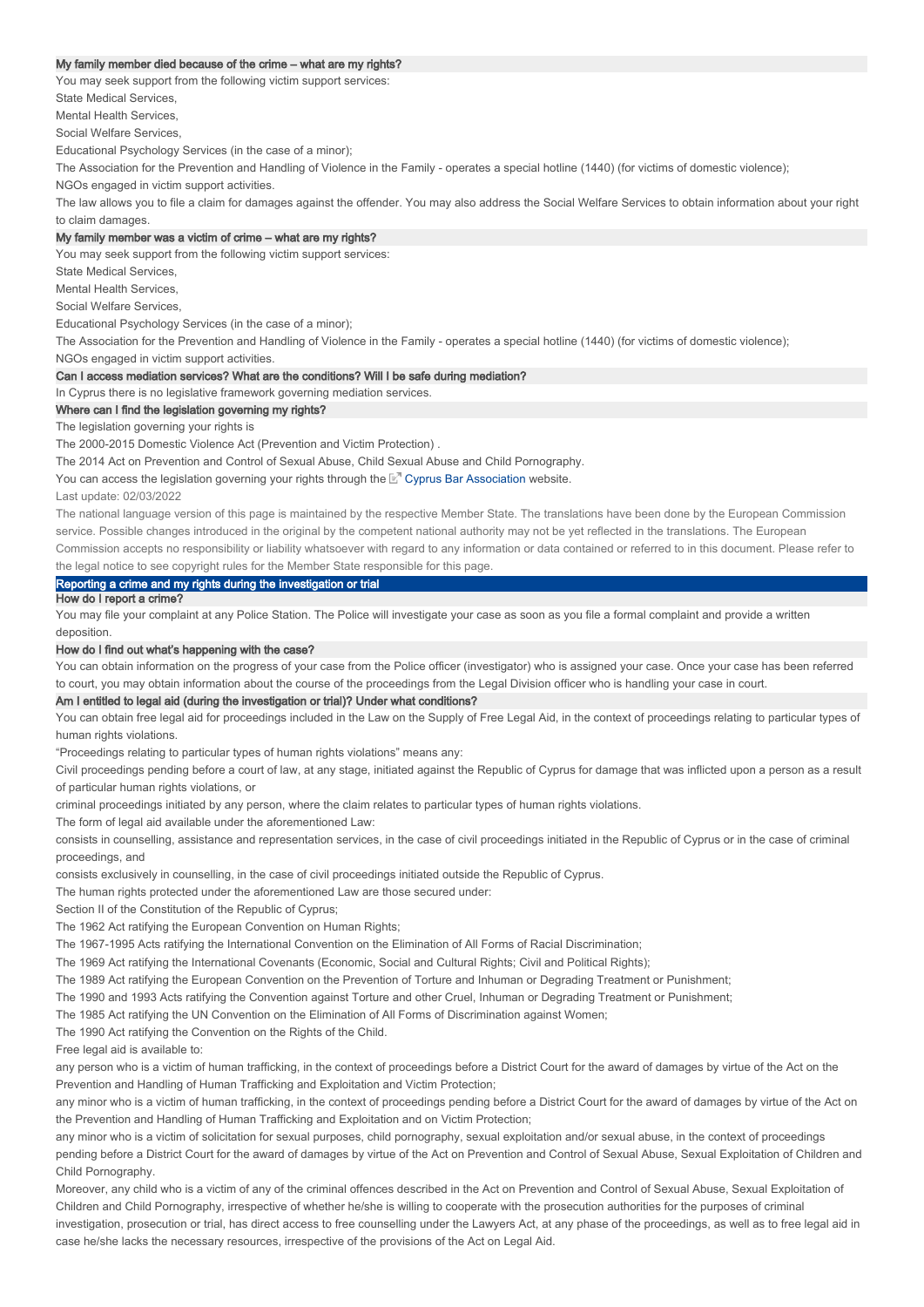Where the child victim has the right to a representation, he/she may receive legal advice and be appointed a legal representative who acts on their behalf, in proceedings where there is, or there could be, a conflict of interest between the child victim and the holders of parental responsibility.

Any person who is a victim of any of the crimes described in the Act on Prevention and Control of Human Trafficking and Exploitation and on Victim Protection, irrespective of whether he/she is willing to cooperate with the prosecution authorities for the purposes of criminal investigation, prosecution or trial, has direct access to free counselling under the Lawyers Act, as well as to free legal aid in case he/she lacks the necessary resources, in accordance with the provisions of the Act on Legal Aid.

In order for free legal aid to be provided, a written request needs to be filed to the Court before which your case is pending for trial. The Court may issue a free legal aid order, on the basis of:

A socio-financial report of the Welfare Office, describing your financial situation and that of your family, your regular income or any other income originating from your employment or from any other sources, your standard living expenses and those of your family, and any other liabilities or needs you may have; The severity of the situation or any other circumstances, so as to determine whether it would be in the interest of justice to grant you free legal aid in preparing and handling your case.

Legal aid beneficiaries have a right to select the lawyer who will offer them free legal aid, among those willing to offer these types of services, as per the applicable laws. If a beneficiary fails to appoint a lawyer of his/her own choice, the Court will appoint a lawyer from a list prepared by the Cyprus Bar Association, as per the applicable regulations.

#### Can I claim expenses (for taking part in the investigation/trial)? Under what conditions?

The Republic of Cyprus will reimburse you for all expenses provided for in the Law. Information about how and under what conditions you can claim expenses is available at the District Prosecution Divisions of the Police Force.

# Can I appeal if my case is closed before going to court?

You can request a reasoned decision from the Police, if investigation or prosecution did not proceed or has been terminated.

## Can I be involved in the trial?

You may participate in the trial as a witness for the prosecution and testify before the Court which hears the matter.

#### What is my official role in the justice system? For example, am I or can I choose to be a: victim, witness, civil party or private prosecutor?

In the context of criminal proceedings, your role is that of a witness for the prosecution. If you file a claim for damages against the offender, you take the role of a plaintiff in the civil proceedings concerned.

#### What are my rights and obligations in this role?

As a witness for the prosecution, you are obliged to testify before the Court which hears the matter. If you have filed a claim for damages, you can obtain information about your rights and obligations from the lawyer who is handling your case before the Civil Courts.

#### Can I make a statement during the trial or give evidence? Under what conditions?

In the course of any proceedings in which you are a witness for the prosecution, you may read and adopt the deposition you have made to the Police or submit the evidence you have made available to the Police during the investigation. If you wish to make a statement or testify anything in addition to your original deposition or to the evidence you have made available to the Police, you should consult the director of the Legal Division which is handling your case at the Court.

#### What information will I receive during the trial?

During the trial, the Prosecutor will inform you as to when and how hearing sessions are to take place and the nature of the charges pressed against the offender. You may also request to be informed of any final rulings rendered in the course of the proceedings.

#### Will I be able to access court files?

You have no right to access any court files.

## Last update: 02/03/2022

The national language version of this page is maintained by the respective Member State. The translations have been done by the European Commission service. Possible changes introduced in the original by the competent national authority may not be yet reflected in the translations. The European Commission accepts no responsibility or liability whatsoever with regard to any information or data contained or referred to in this document. Please refer to the legal notice to see copyright rules for the Member State responsible for this page.

### My rights after trial

# Can I appeal against the ruling?

You have no right to appeal against the ruling rendered by the court at first instance. The Attorney General of the Republic has the right to appeal.

# What are my rights after sentencing?

A sentence may be utilised by your lawyer if you file a claim for damages against the offender.

# Am I entitled to support or protection after the trial? For how long?

You are entitled to post-trial support and/or protection for a reasonable period of time, depending on your needs at that particular moment.

#### What information will I be given if the offender is sentenced?

Upon request, you may be informed by the Police about the sentence that was imposed on the offender by the Court.

#### Will I be told if the offender is released (including early or conditional release) or escapes from prison?

Upon request, you may be informed:

if the person remanded in custody, prosecuted or convicted for a crime that concerns you is released from or has escaped detention;

any relevant measures issued for your protection in case of release or escape of a person remanded in custody, prosecuted or sentenced for crimes which concern you.

It is pointed out that the above information may be withheld if there is a potential or established risk of harm for the offender.

# Will I be involved in release or parole decisions? For example, can I make a statement or lodge an appeal?

#### You have no right to become involved in any release or parole decisions concerning the offender.

Last update: 02/03/2022

The national language version of this page is maintained by the respective Member State. The translations have been done by the European Commission service. Possible changes introduced in the original by the competent national authority may not be yet reflected in the translations. The European Commission accepts no responsibility or liability whatsoever with regard to any information or data contained or referred to in this document. Please refer to the legal notice to see copyright rules for the Member State responsible for this page.

# **Compensation**

# What is the process for claiming damages from the offender? (e.g. court case, civil claim, adhesion procedure)

You have the right to bring a court case against the offender for the offence that was committed against you. You may also contact the Social Welfare Services to obtain information on your right to claim damages.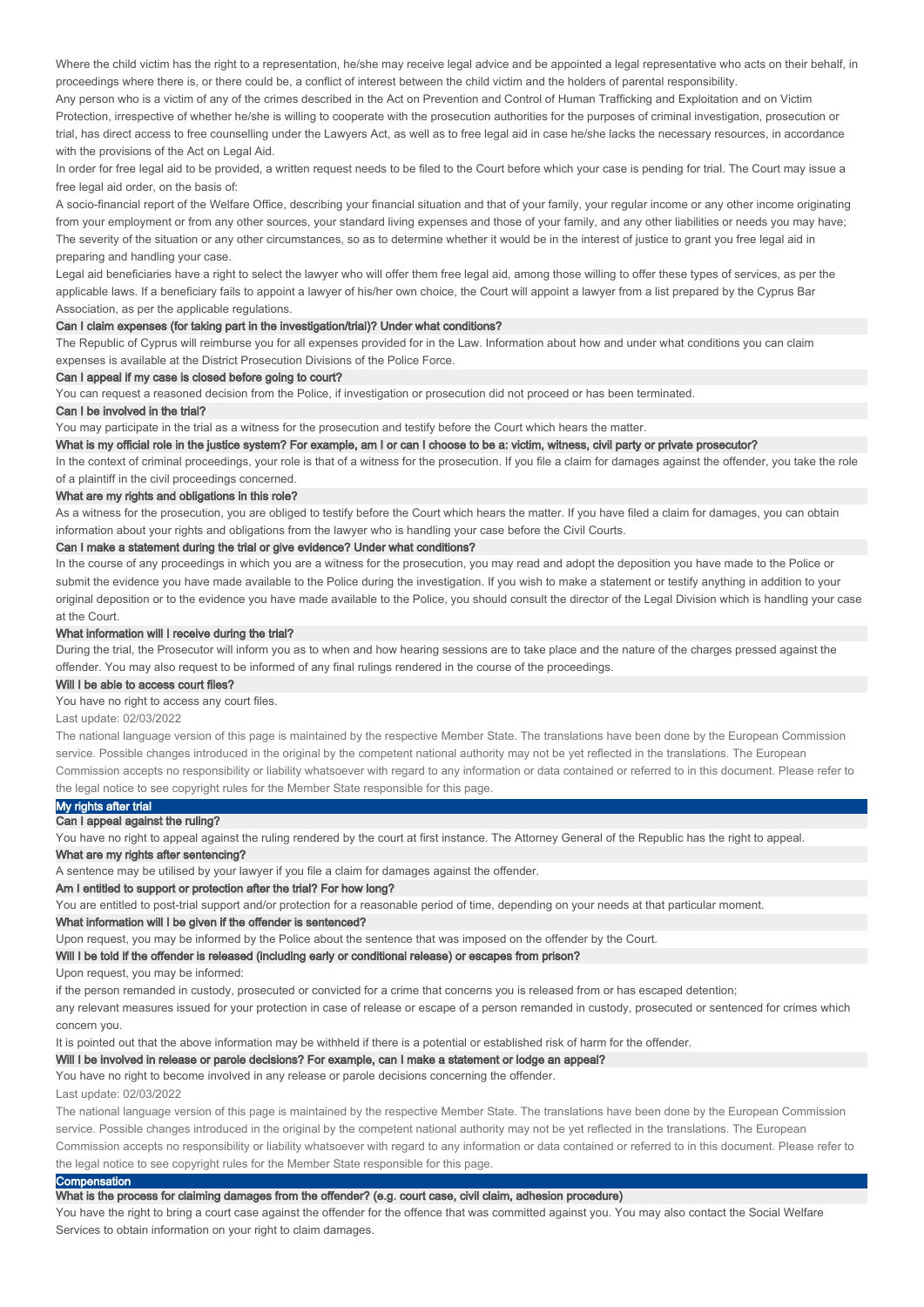Minors under the age of 18 have a right to file a claim for damages against all parties liable, for the crimes provided for in the Act on Prevention and Control of Sexual Abuse, Sexual Exploitation of Children and Child Pornography and for human rights violations. The offender bears the respective civil liability to pay compensation for all specific or general damages incurred by the victim(s).

Any person who is a victim within the meaning of the Act on Prevention and Control of Human Trafficking and Exploitation and on Victim Protection has a right to file a claim for damages against all parties liable, for any criminal offences committed against them according to the aforementioned Act as well as for human rights violations. The offender bears the respective civil liability to pay compensation for all specific or general damages incurred by the victim(s), including any arrears owed to the victim(s) as a result of their forced employment.

#### The court ordered the offender to pay me damages/compensation. How do I make sure the offender pays?

If the offender fails to pay you the amount of damages awarded by the Court, you can address the Court, through your lawyer,, which shall issue an order to the offender to pay the damages awarded; if the offender fails to comply, they shall be instantly arrested and imprisoned

# If the offender does not pay, can the state pay me an advance? Under what conditions?

The Law does not provide for any advance to victims by the state.

# Am I entitled to compensation from the state?

Compensation may be provided by the state in the form described in the 1997 Law on Compensation of Victims of Violent Crimes (Law 51(I)/97), to victims of violent crimes or their dependants, if:

(a) The victim or his/her dependants are unable to obtain compensation from the offender for any reason, and

(b) No compensation is available from other sources or such compensation is smaller in amount than that provided for in the above Law:

The compensation under the aforementioned Law is payable even in cases where the offender may not be prosecuted or sentenced:

If compensation available from other sources is less than that prescribed in the above Law, the State pays the difference.

The Law also lays down the circumstances where compensation is denied and further determines what the amount of payable compensation includes.

"Violent crime" means any crime committed with intent in the Republic of Cyprus, which involves violence and causes death, severe bodily damage or ill health as a direct result, including any of the following criminal offences, provided that they cause the aforementioned results:

Premeditated murder: (Articles 203 and 204), Attempted murder: (Article 214), Rape: (Article 144), Attempted rape: (Article 146), Kidnapping: (Article 148), Kidnapping of a female person under the age of 16 years: (Article 149), Acts intended to cause severe bodily damage: (Article 228), Severe bodily damage: (Article 231), Attempted bodily damage through use of explosives: (Article 232), Malevolent use of poison: (Article 233), Injury: (Article 234), Assault causing bodily damage: (Article 243), Other assaults: (Article 244), Crimes against personal liberty: (Articles 245-254), Arson: (Article 315).

A request for compensation as per the aforementioned Law must be submitted to the Director of the Social Security Services within a reasonable period of time, in any case within two years after the bodily damage / ill health / death was caused, as applicable.

The request shall be accompanied by a police report, a medical certificate and any other documents that may be useful for its assessment. The Director of the Social Security Services may request such additional evidence as may be required, at his/her discretion, including evidence that no compensation has been or will be paid from any other sources, including a sworn declaration by the applicant.

# Am I entitled to compensation if the offender is not convicted?

The award of compensation to the victims is not conditional upon the offender's conviction. The Court renders a ruling as to the award of damages in the context of the proceedings regarding the claim for damages, which is clearly distinct from the outcome of the criminal proceedings.

# Am I entitled to an emergency payment while awaiting the ruling on my claim for damages?

You may not receive an emergency payment since the law does not provide for such a payment.

# Last update: 02/03/2022

The national language version of this page is maintained by the respective Member State. The translations have been done by the European Commission service. Possible changes introduced in the original by the competent national authority may not be yet reflected in the translations. The European Commission accepts no responsibility or liability whatsoever with regard to any information or data contained or referred to in this document. Please refer to the legal notice to see copyright rules for the Member State responsible for this page.

#### My rights to support and assistance

I am a victim of a crime who do I contact for support and assistance?

The Police………199/1460 The State Hospital First Aid Services The District Welfare Services The Educational Psychology Service The Mental Health Services A victim support helpline Non-Governmental Organisations The following helplines are available in the Republic of Cyprus: 1460 - Citizen hotline 1440 - Domestic Violence hotline 1498 - Drug Information and Assistance helpline 116111 - Child and juvenile support helpline 116000 - Cyprus Hotline for Missing Children

#### Is victim support free?

Victim support provided by governmental agencies and NGOs is free of charge.

#### What types of support can I receive from state services or authorities?

You can receive the following types of support from state services:

Healthcare services from the Medical Services

Psychological Support from Mental Health Services and the Educational Psychology Service

Protection from the Social Welfare Services, on the basis of warrants issued against the offender and/or victim protection warrants

Adoption of special police measures during the investigation, to prevent repeat victimisation

Effective police protection to prevent intimidation or retaliation by the offender and/or any other persons

Court measures during the hearing , to protect victims with special protection needs (e.g. children, victims with psycho-social disabilities).

If you are a victim of domestic violence, a child victim of sexual abuse or a victim of human trafficking, the Social Welfare Services will inform you of your rights and will offer you support. They will also put you in contact with all competent state agencies and NGOs which will handle your case and offer you support. If your interests conflict with those of your parents, the Director of the Social Welfare Services will take all steps necessary to protect you.